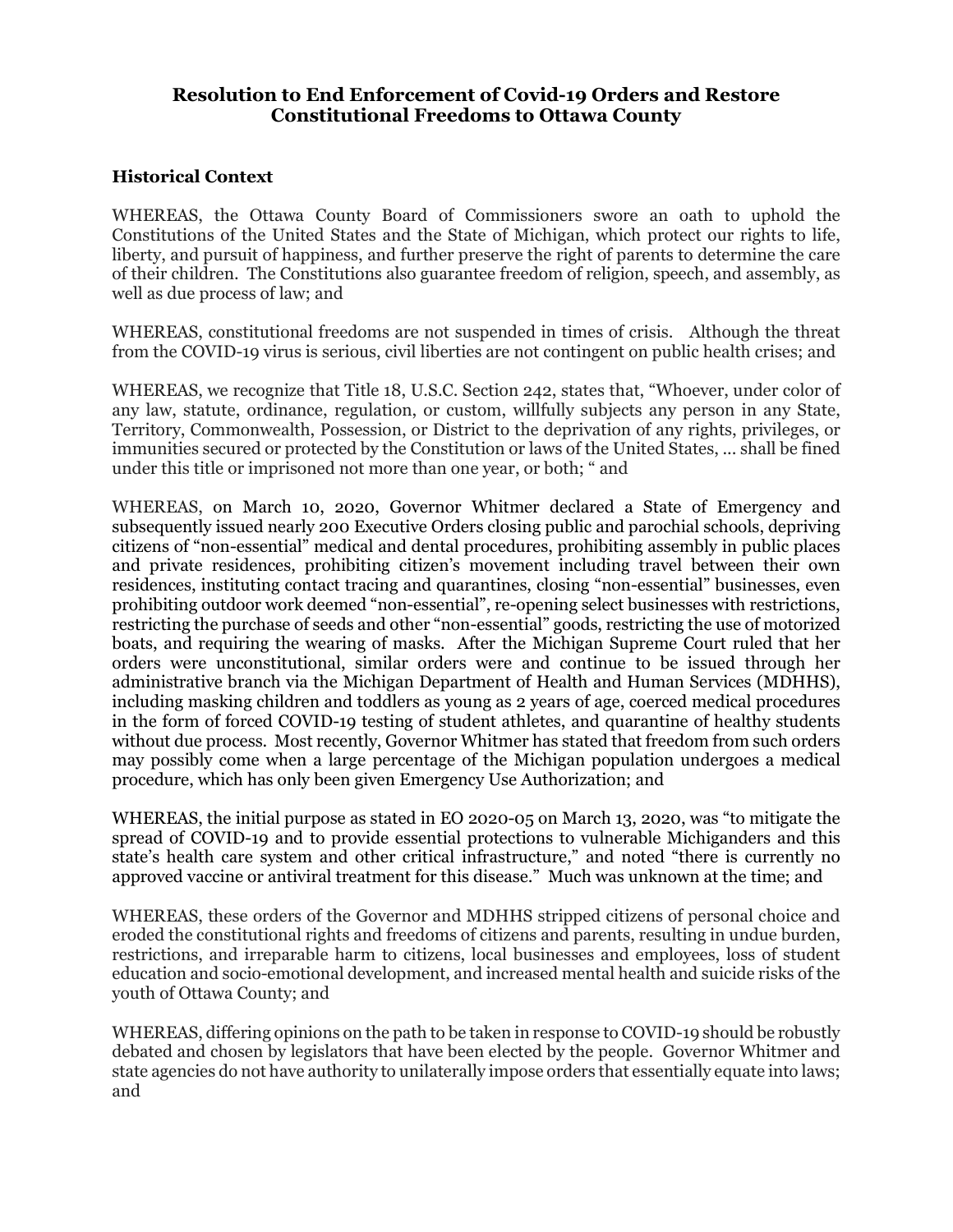WHEREAS, Ottawa County recognizes the heroic efforts of front-line workers, citizens and businesses who have diligently worked to mitigate the spread of COVID-19, does not dismiss the seriousness of COVID-19 to citizens in vulnerable demographics, and appreciates the need for appropriate policies to mitigate the spread of the COVID-19 virus, while protecting the constitutional rights of individuals and local and state economic interests; and

## Findings One Year Later

WHEREAS, one year following the arrival of Covid-19 in the State of Michigan, Ottawa County finds 80.3% of deaths occurred in 9.8% of the population—ages 70 and up, and 91.8% of deaths occurred in ages 60+. The average age of death in Ottawa from Covid-19 is 79.2 years, and the median age of death is 81, with the average life expectancy in the United States being 78.7 years. The age summary for deaths categorized as Covid-19 in Ottawa County is as follows (as of May 19, 2021):

| <b>Age</b>                | $O - Q$      |              | $10-19$ 20-29 30-39 40-49 50-59 60-69 70-79 80+ yrs.  |                |       |                                               |          |          |       |
|---------------------------|--------------|--------------|-------------------------------------------------------|----------------|-------|-----------------------------------------------|----------|----------|-------|
| <b>Deaths</b>             | $\mathbf{O}$ | $\mathbf{O}$ | $2^{\circ}$                                           | $\overline{4}$ | 6     | 21                                            | 46       | 102      | 220   |
| %<br>deaths               | 0%           | 0%           | 0.5%                                                  | 1%             | 1.5%  | 5.2%                                          | $11.5\%$ | $25.4\%$ | 54.9% |
| KnownC<br>ases            | 1391         | 5075         | 6620                                                  | 4613           | 4254  | 4358                                          | 3048     | 1681     | 1255  |
| <b>Fatality</b><br>rate   | $\mathbf{0}$ | $\mathbf{O}$ |                                                       |                |       | $0.03\%$ 0.09% 0.14% 0.48% 1.51% 6.07% 17.53% |          |          |       |
| <b>Recovery</b><br>rate   | 100%         |              | 100% 99.97% 99.91% 99.86% 99.52% 98.49% 93.93% 82.47% |                |       |                                               |          |          |       |
| % of<br><b>Population</b> | $13.3\%$     | 14.9%        | 15.6%                                                 | 12.1%          | 11.2% | 12.3%                                         | 10.7%    | 6.2%     | 3.6%  |

WHEREAS, we mourn those we have lost in Ottawa County. We also grieve those living in nursing homes and staying in hospitals have been deprived of contact with loved ones in the last year. At the same time state policy placed COVID-19 positive patients in nursing homes where the most vulnerable population resides; and

WHEREAS, measured, reasonable actions can be used to protect the elderly in residential care, while allowing for contact with loved ones. Older, higher risk adults still have the right to determine what is best for their own life, liberty, and pursuit of happiness, including personal health measures; and

WHEREAS, younger members of our County are not at significant risk from the Covid-19 virus, with zero deaths age 0-19, and a recovery rate of over 99% through age 59—which represents over 80% of our County population. Mandated measures of masking children as young as 2 years of age, coerced testing of teen athletes, and quarantining students—with negligible illness surfacing, have negatively affected socio-emotional development and education, and deprived children of positive activities and once-in-a-lifetime events. The risk of anxiety, depression and death from suicide has increased and is a greater risk to our youth than Covid-19—a mental health crisis which MUST be weighed. Area hospitals are not filled with youth with Covid-19, but rather with youth on suicide watch as local inpatient mental health facilities are filled to capacity; and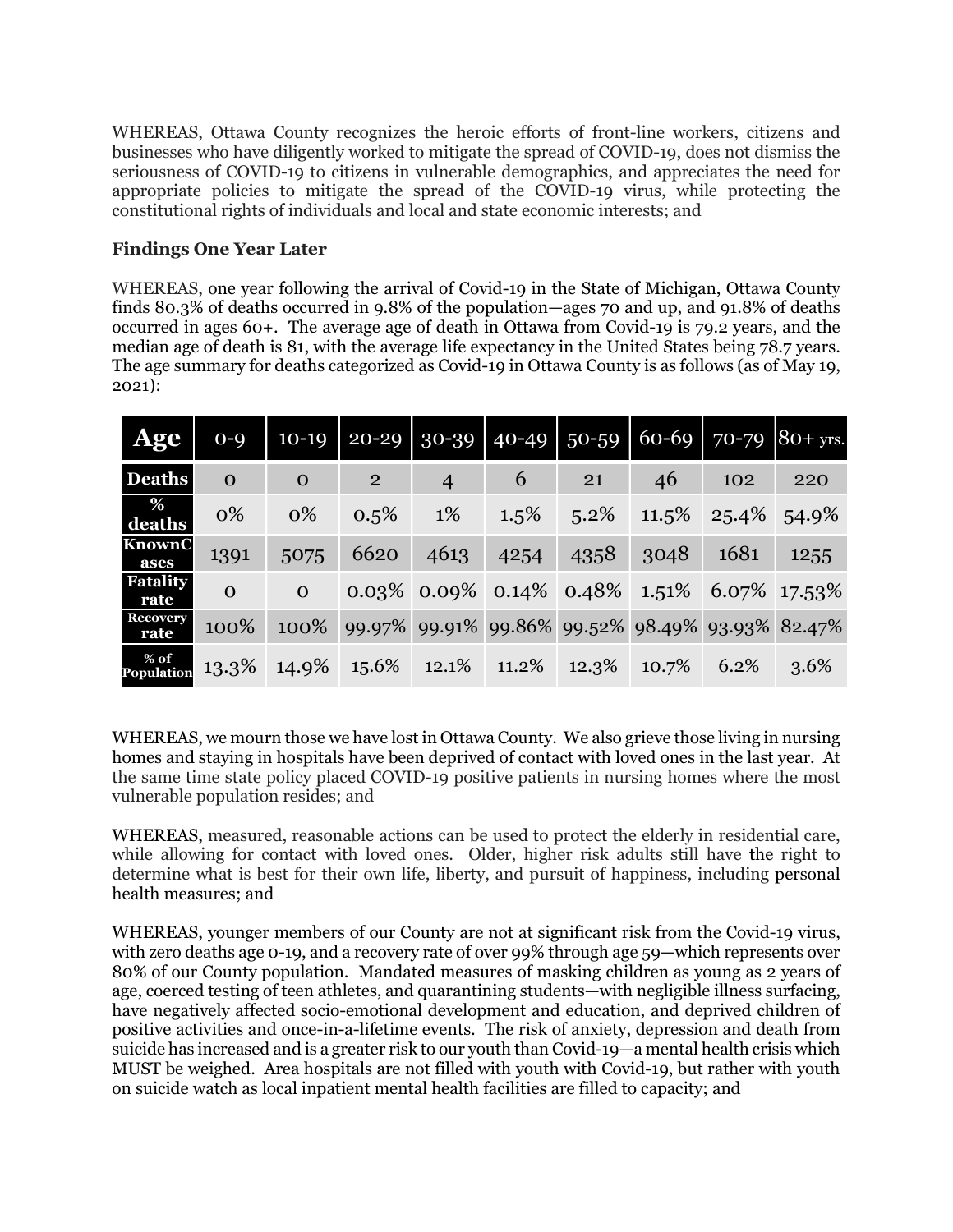WHEREAS, we now have safe and effective therapeutics proven to save lives, our hospitals are well equipped and not overwhelmed. Ottawa County's death rates continue to be low, hospital beds and ventilators continue to be available, and vaccines are available to those who desire them, with over 73% of the most vulnerable residents ages 65 and up having completed Covid-19 vaccination; and

WHEREAS, Michigan has not seen better viral control and outcomes than states which allowed for personal choice on health measures. Covid-19 may continue to pose health risks for an extended period of time, but stripping constitutionally protected freedoms by means of orders for the sake of the medically vulnerable is not sustainable in a society; and

WHEREAS, MDHHS and the local health departments appear to have quarantined healthy students without legal authority or providing due process to citizens. MDHHS orders give Health Departments and local Sheriff's Departments authority to enforce their orders, but do not require enforcement;

## Restoring Freedom to Ottawa County

THEREFORE, BE IT RESOLVED, the Ottawa County Board of Commissioners will no longer support unconstitutional orders unilaterally imposed by Governor Whitmer and state agencies regarding COVID-19 without the authority of law. Constitutional freedoms are not to be suspended in times of crisis; and

FURTHER, we direct the County Administrator to notify department heads that no funds or resources are to be expended for enforcement or pressured compliance to any orders regarding COVID-19, to include license reporting or barring access to schools, churches, businesses and operations that fail to comply with such orders; and

FURTHER, we direct no use of funds for the arrest and prosecution of any person accused of violating emergency orders regarding COVID-19. We encourage the Ottawa County Sheriff's Department and the Ottawa County Prosecutor's Office to uphold their oaths of office to support the Constitution, and make this the lowest priority; and

THEREFORE, BE IT FURTHER RESOLVED, we trust the citizens of Ottawa County to act responsibly towards others while determining what is best for themselves and their families in contending with risks associated with the COVID-19 virus. Measured, reasonable actions are encouraged to protect the elderly in residential care, while allowing for contact with loved ones. We encourage churches, public and private schools, and local businesses to use their own good judgment to operate in a manner which minimizes risk to citizens while protecting the health and welfare of their businesses, care for their employees, and the community; and

FURTHER, information regarding Covid-19 Statistics, Risks and Resources will remain on the Ottawa County website as a resource for residents. The County will continue to provide Covid-19 vaccines and testing for those who desire them. As all medical procedures carry risk, opening our County is not dependent on residents choosing to be vaccinated or tested. Ottawa County will not support the use of vaccine passports, or differing treatment of unvaccinated individuals in schools, businesses, and public places; and

FURTHER, on behalf of the citizens of Ottawa County, we call on Governor Whitmer, MDHHS, and MIOSHA to immediately end all orders and restrictions related to Covid-19, and cease from issuing more in the future. We request the Michigan Legislature adopt constitutionally sound measures which limit the unchecked exercise and abuse of executive power and administrative